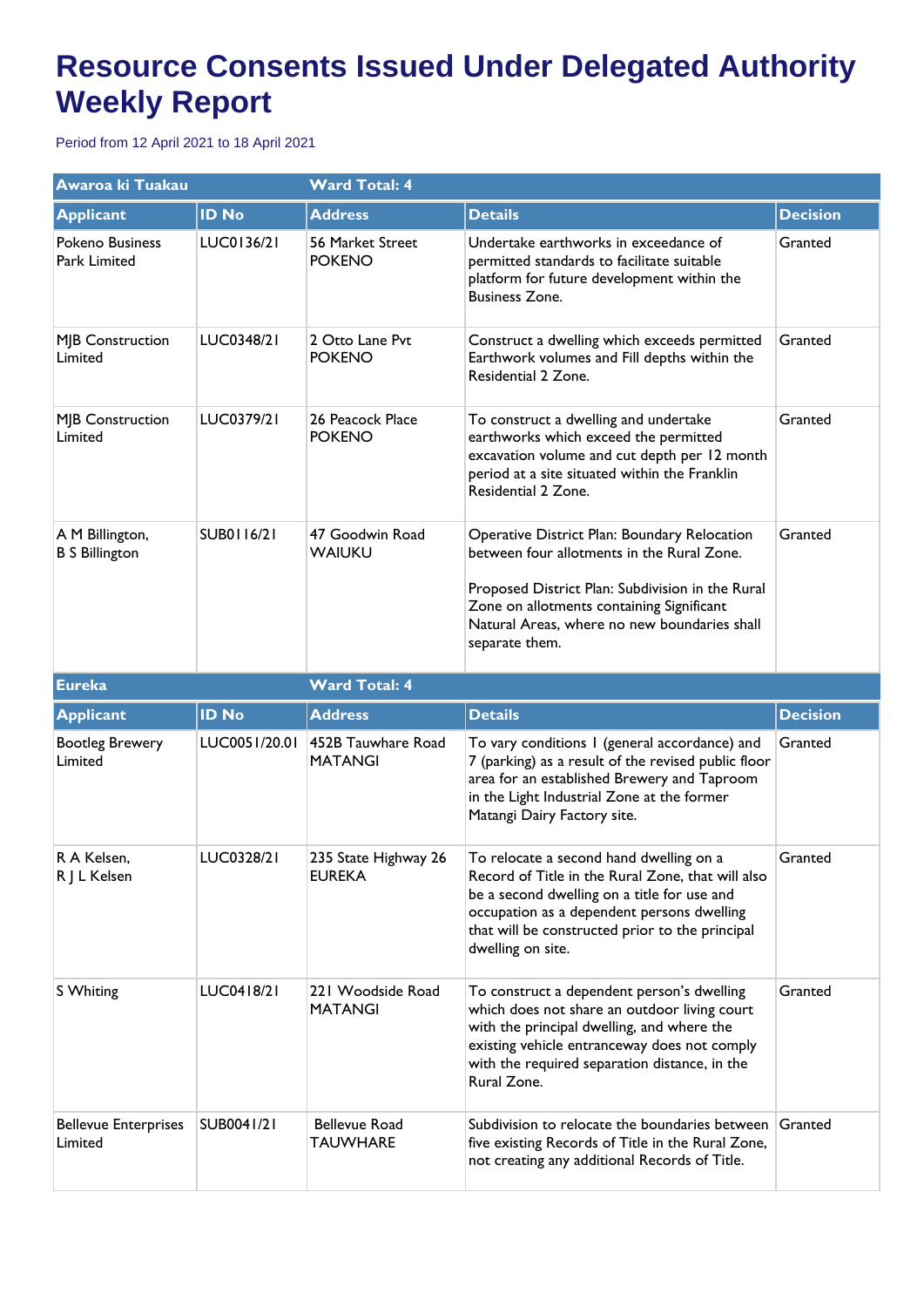## **Resource Consents Issued Under Delegated Authority Weekly Report**

## Period from 12 April 2021 to 18 April 2021

| Hukanui - Waerenga                                                                       |              | <b>Ward Total: 2</b>                  |                                                                                                                                                                        |                 |  |
|------------------------------------------------------------------------------------------|--------------|---------------------------------------|------------------------------------------------------------------------------------------------------------------------------------------------------------------------|-----------------|--|
| <b>Applicant</b>                                                                         | <b>ID No</b> | <b>Address</b>                        | <b>Details</b>                                                                                                                                                         | <b>Decision</b> |  |
| C A Gibson.<br>P D Gibson                                                                | LUC0391/21   | 43 Oaktree Lane<br><b>ROTOTUNA</b>    | To construct an extension of the dwelling that<br>will exceed coverage and is located within the<br>permitted building setback in the Rural Zone.                      | Granted         |  |
| Jaces Trust,<br>A L Crouch,<br><b>Tompkins Wake</b><br>Trustees Limited,<br>S J Berridge | SUB0115/21   | 1182 Orini Road<br><b>ORINI</b>       | Subdivision Consent is sought to undertake a<br>conservation allotment subdivision<br>simultaneously with boundary relocation to<br>create three new Records of Title. | Granted         |  |
| <b>Newcastle</b>                                                                         |              | <b>Ward Total: I</b>                  |                                                                                                                                                                        |                 |  |
| <b>Applicant</b>                                                                         | <b>ID No</b> | <b>Address</b>                        | <b>Details</b>                                                                                                                                                         | <b>Decision</b> |  |
| CLMK Vedder,<br>$J$ $J$ $H$ all                                                          | LUC0372/21   | 9 Aubrey Way PVT<br><b>WHATAWHATA</b> | To undertake earthworks to construct a<br>suitable building platform within the Country<br>Living Zone.                                                                | Granted         |  |

| <b>Ngaruawahia</b>                  |              | <b>Ward Total: 5</b>                          |                                                                                                                                                                                                                                                                                                                                 |                 |  |
|-------------------------------------|--------------|-----------------------------------------------|---------------------------------------------------------------------------------------------------------------------------------------------------------------------------------------------------------------------------------------------------------------------------------------------------------------------------------|-----------------|--|
| <b>Applicant</b>                    | <b>ID No</b> | <b>Address</b>                                | <b>Details</b>                                                                                                                                                                                                                                                                                                                  | <b>Decision</b> |  |
| S J Thickpenny,<br><b>EM Wilson</b> | LUC0336/21   | 24 Newton Street<br><b>NGARUAWAHIA</b>        | Undertake earthworks and filling in a flood plain Granted<br>and construct a second dwelling that infringes<br>Height in Relation to Boundary, Number of<br>Dwellings on a site, and creates infringements of<br>the living court and onsite manoeuvring for the<br>existing dwelling, on a site located in the Living<br>Zone. |                 |  |
| Parangon Building<br>Limited        | LUC0380/21   | 33 North Street<br><b>NGARUAWAHIA</b>         | To construct a Dwelling that would infringe on<br>the Road Boundary and Western setbacks and<br>is unable to meet onsite car parking<br>requirements in the Living Zone                                                                                                                                                         | Granted         |  |
| S J Thickpenny,<br><b>EM Wilson</b> | SUB0113/21   | 24 Newton Street<br><b>NGARUAWAHIA</b>        | Subdivide to create Lot 1 of 539m2 that<br>contains the existing dwelling and Lot 2 of<br>450m2 in the Living Zone                                                                                                                                                                                                              | Granted         |  |
| 99 Ngaruawahia<br>Limited           | SUB0135/21   | 99A Ngaruawahia Road<br><b>NGARUAWAHIA</b>    | Subdivision application for the proposal to<br>undertake a boundary relocation between two<br>adjacent RTs in the same ownership.                                                                                                                                                                                               | Granted         |  |
| Swordfish Projects<br>Limited       | SUB0152/21   | 21 Galbraith Street<br><b>NGARUAWAHIA</b>     | S243 application for the surrender of an<br>easement I - 8 Manamana Lane and 25<br>Galbraith Street, Ngaruawahia.                                                                                                                                                                                                               | Granted         |  |
| <b>Onewhero-Te Akau</b>             |              | <b>Ward Total: I</b>                          |                                                                                                                                                                                                                                                                                                                                 |                 |  |
| <b>Applicant</b>                    | <b>ID No</b> | <b>Address</b>                                | <b>Details</b>                                                                                                                                                                                                                                                                                                                  | <b>Decision</b> |  |
| <b>Puke Investments</b><br>Limited  | SUB0064/21   | 428 Clark And Denize<br>Road<br><b>TUAKAU</b> | Undertake a boundary adjustment between two Granted<br>records of title in the Franklin Rural Zone                                                                                                                                                                                                                              |                 |  |